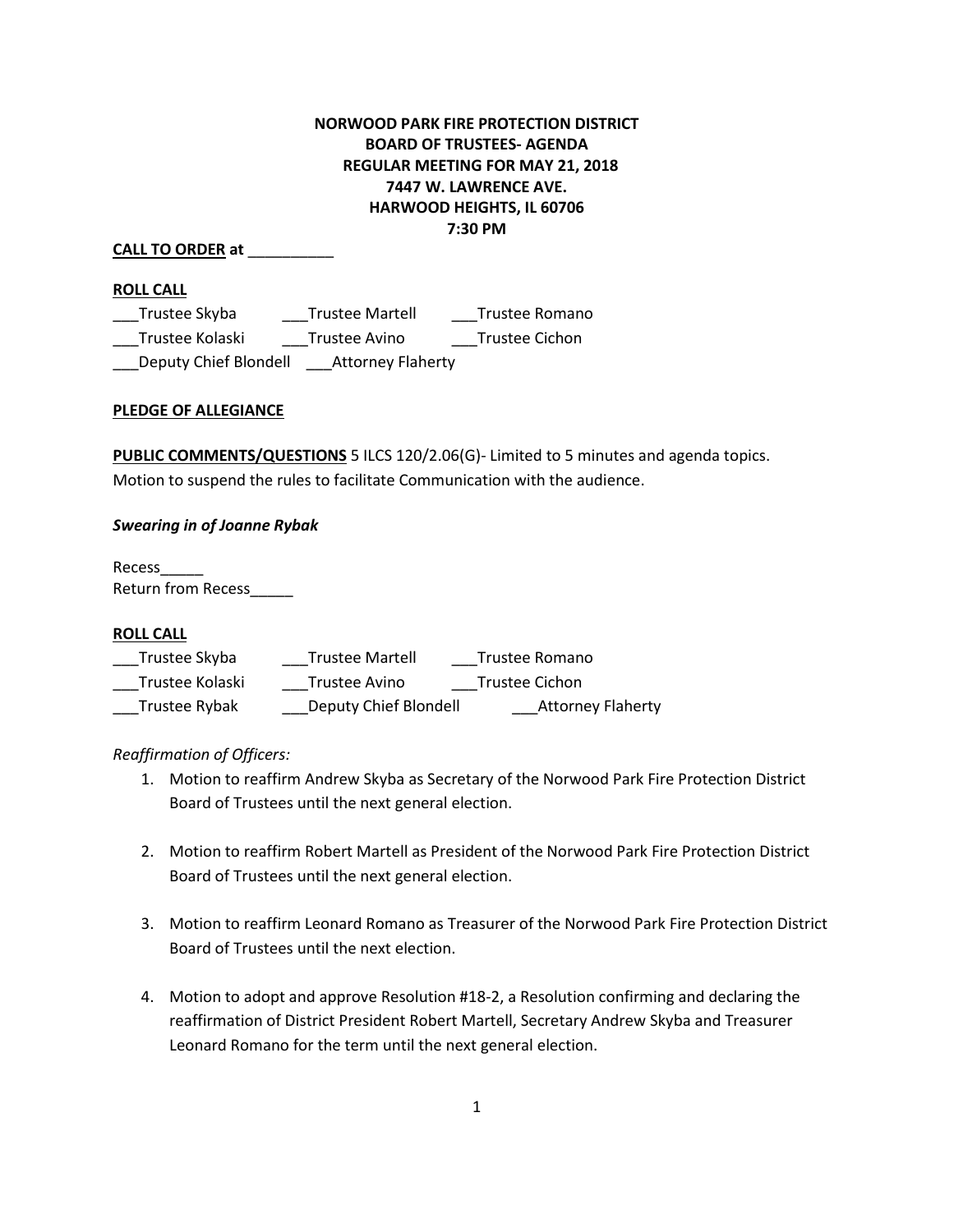### **MINUTES**

- 1. Motion to approve April 9, 2018 Board of Trustee Regularly Scheduled Minutes
- 2. Motion to approve and Keep Closed April 9, 2018 Closed Session Meeting Minutes

### **TREASURER'S REPORT** TREASURER'S **REPORT**

- 1. Approve March Accounts Payable Expenditures- \$380,255.20.
- 2. Approve Treasurer's report as presented from the Financial Statement for April 2018.

### **CHIEF'S REPORT CHIEF'S REPORT Deputy Chief Blondell**

### **PRESIDENT'S REPORT** THE RESIDENT'S REPORT

### **COMMITTEE REPORTS**

| Finance & Information Technology Committee               | Trustee Romano         |
|----------------------------------------------------------|------------------------|
| <b>Building and Equipment Committee</b>                  |                        |
| <b>Policy Committee</b>                                  | Trustee Kolaski        |
| <b>Strategic Planning Committee</b>                      | <b>Trustee Martell</b> |
| Human Capital Committee                                  | Trustee Skyba          |
| <b>Community Relations Committee</b>                     | Trustee Avino          |
| Fire Commissioner & Pension Board Governance & Oversight | <b>Trustee Cichon</b>  |

### **ATTORNEY REPORT 1988 CONTROLLER SEPTIME ATTORNEY REPORT AND REPORT AND REPORT ATTORNEY REPORT AND REPORT ATTORNEY**

### **OLD BUSINESS**

*Review, discuss, and/or take action on matters relative on the following:*

### **NEW BUSINESS**

*Review, discuss, and/or take action on matters relative on the following:*

### *Appointment of Committees*

- 1. Motion to approve the committee appointments as presented by the President.
- 2. Motion to approve the reappointment of Andrew Golebiowski as Fire Commissioner of the Norwood Park Fire Protection District for a three year term, from June 1, 2018 to May 31, 2021.
- 3. Motion to approve \$1,400 to Al Air Inc., for the installation of a new 5 ton A-Coil.
- 4. Motion to accept the Audit proposal from Knutte and Associates for fiscal year ending June 30, 2018 at a total cost of \$12,000 (\$8,250 for the District Audit and \$3,750 for the Pension Fund Audit), for fiscal year ending June 30, 2019 at a total cost of \$12,250 (\$8,500 for the District